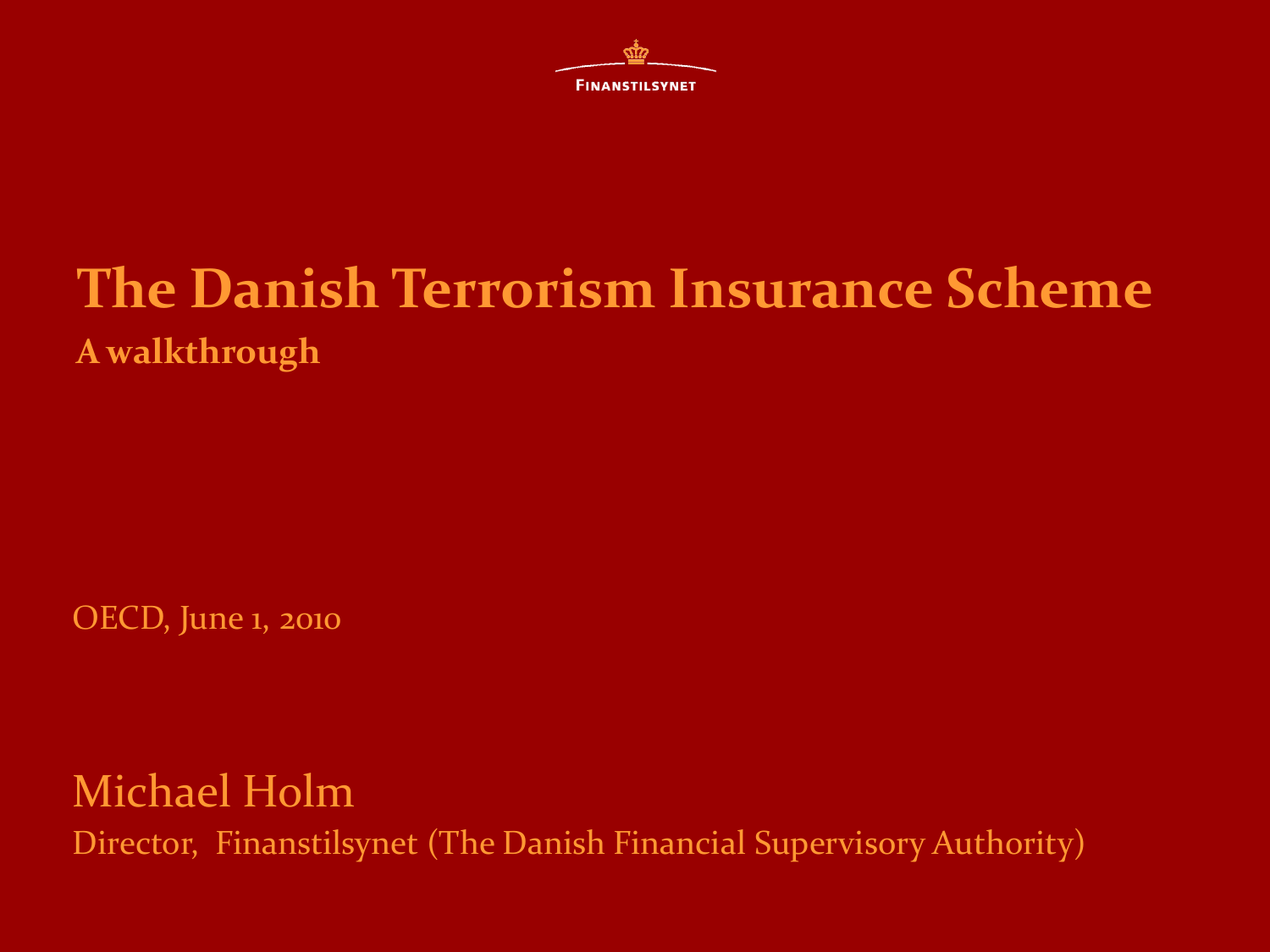

- A Committee on Terrorism Insurance was created by the government in 2005 following the discussions after 9/11
- The Terrorism Insurance Act was passed by the Danish Folketing 17 June 2008
- The act came into force 31 March 2010
- The European Commission found that the Scheme satisfied the conditions for state aid under art. 107  $(3)(c)$  TFEU 14 January 2010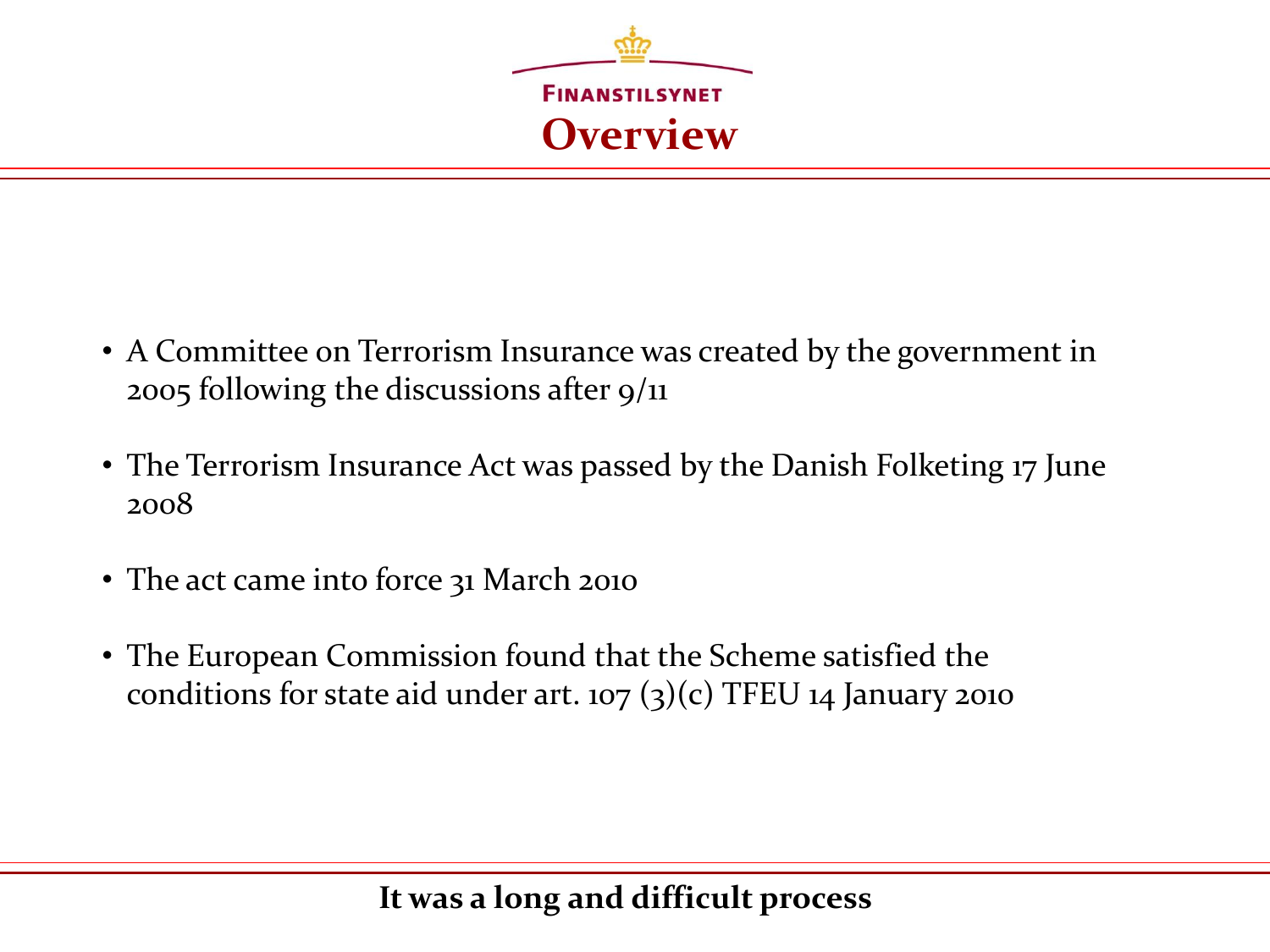

## **Committee on Terrorism Insurance**

*Analyses and recommendations:*

- Creation of a Scheme to cover losses from a terrorism event where NBCR-weapons have been used.
- Uncertainty of the coverage of workmen's compensation has to be removed
- Life & Pension was not a problem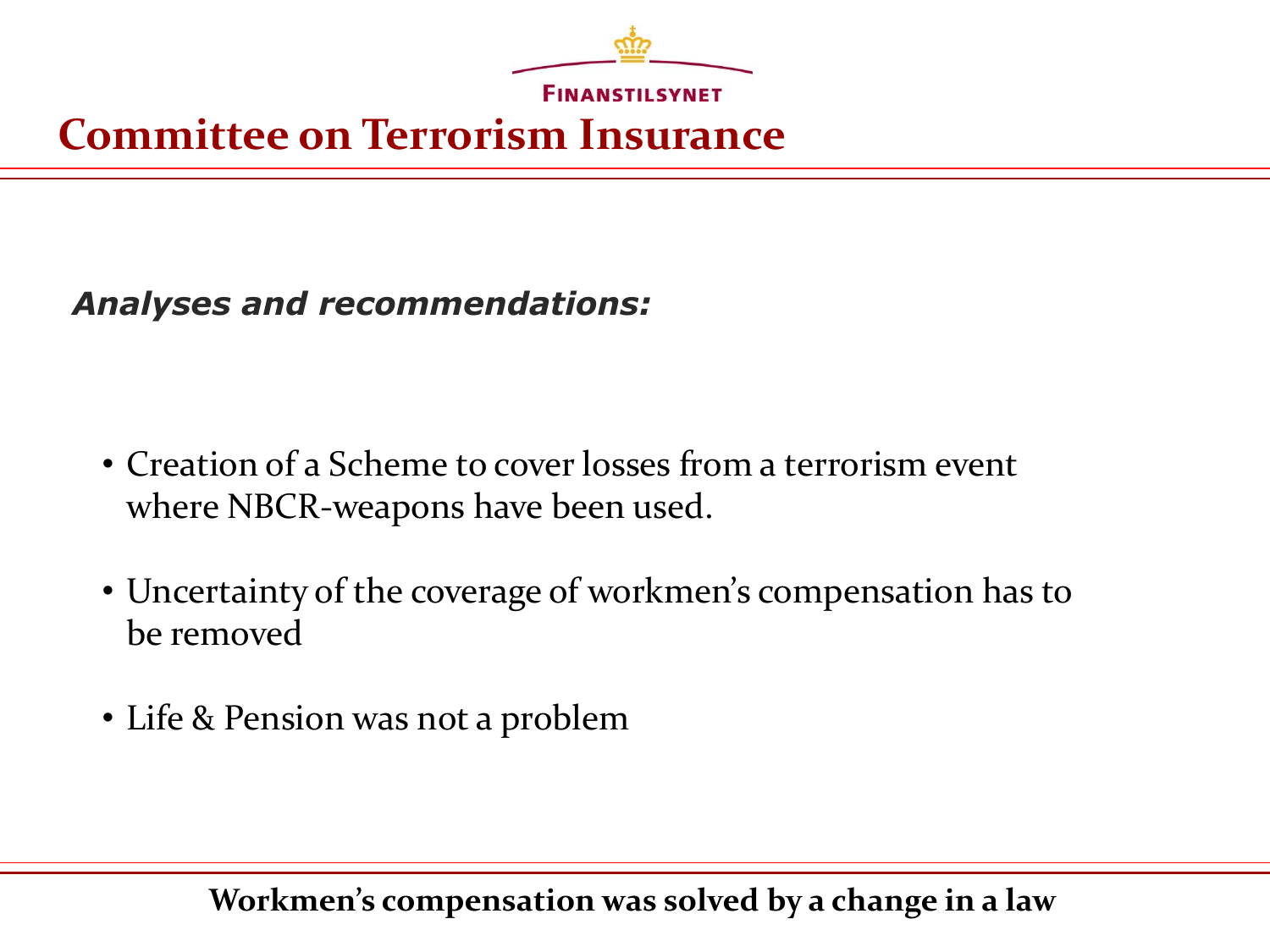

## **The coverage and premium**



**Property, BI, motor (excl. liability), railway and marine hull in DK**